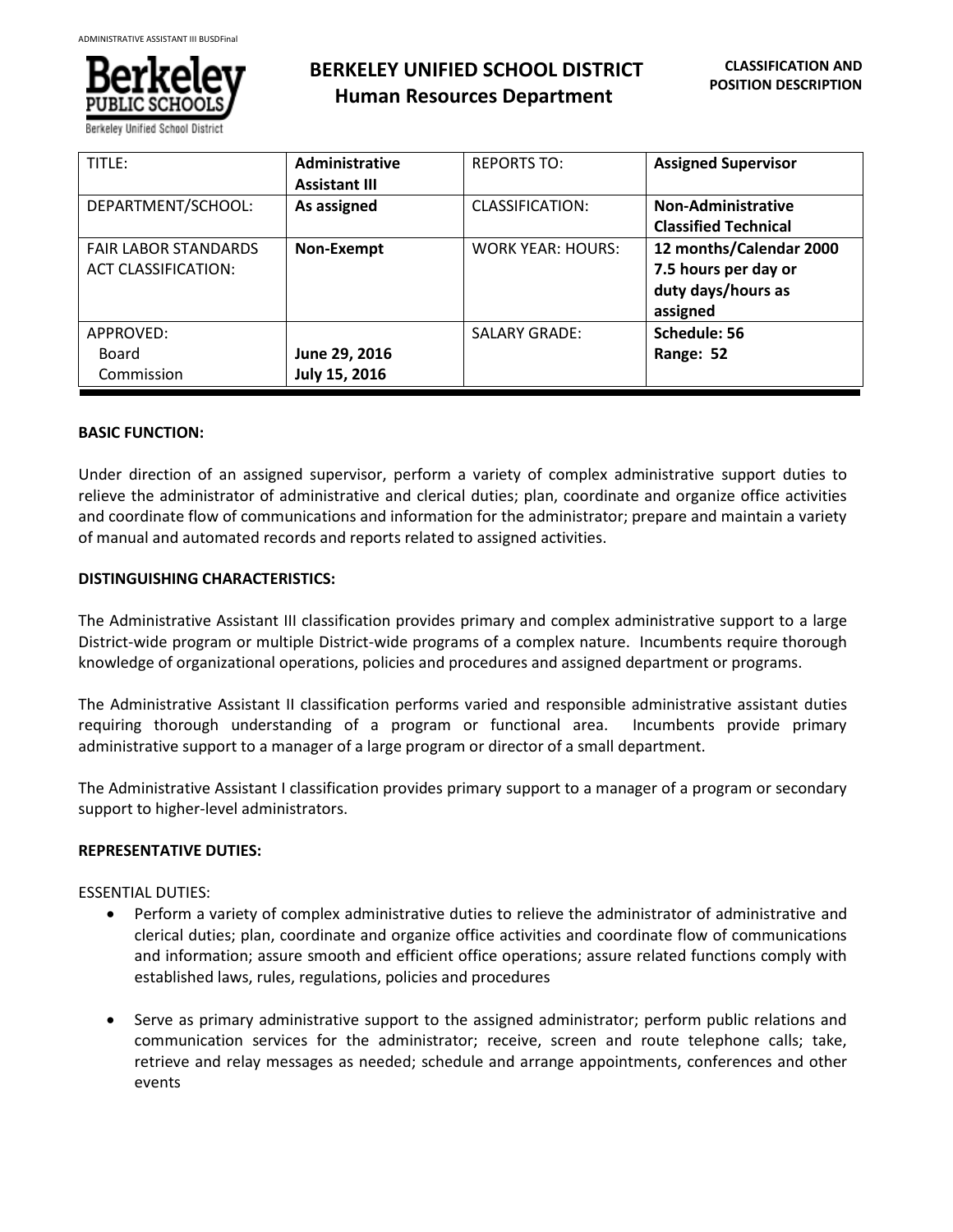- Receive visitors, including administrators, staff, and the public; provide information or direct to appropriate personnel; exercise independent judgment in resolving a variety of issues; refer difficult issues to the administrator as needed; provide technical information and assistance related to program or operations and related laws, rules, regulations, policies and procedures
- Compile information and prepare and maintain a variety of records, logs and reports related to programs, students, attendance, staff, projects and assigned duties; establish and maintain filing systems; revise, verify, proofread and edit a variety of documents
- Input a variety of data into an assigned computer system; establish and maintain automated records and files; initiate queries, develop spreadsheets, manipulate data and generate various computerized lists and reports as requested; assure accuracy of input and output data
- Compose, independently or from oral instructions, note or rough draft, a variety of materials such as inter-office communications, forms, letters, memoranda, bulletins, agenda items, labels, fliers, requisitions, handbooks, newsletters, brochures, certificates, contracts and other materials; format materials to meet program and office needs
- Research, compile and verify a variety of data and information; compute statistical information for various federal, State and local reports as necessary; identify and resolve a variety of financial and statistical discrepancies; assure mandated reports are completed and submitted to appropriate agency according to established time lines
- Distribute, collect, process and evaluate a variety of forms and applications related to assigned functions; duplicate and distribute materials as needed; assist with the preparation, processing and maintenance of grant information, records and related materials as assigned
- Coordinate, schedule and attend a variety of meetings, workshops and special events; prepare and send out notices of meetings; compile and prepare agenda items and other required information for meetings, workshops and other events; organize and review documents for the Board; set up equipment and supplies for meetings and other events as needed; take, transcribe and distribute minutes as directed
- Perform a variety of clerical accounting duties as assigned; monitor funds for income and expenditures; assure expenditures to do not exceed established budget limitations; calculate, prepare and revise accounting and budgetary data; balance and reconcile assigned accounts and budgets; assist with budget development and preparation; maintain financial and statistical records and files; create budget transfers for approval
- Train and provide work direction and guidance to designated clerical personnel as assigned; provide input concerning employee interviews and evaluations as requested
- Perform special projects and prepare various forms and reports on behalf of the assigned administrator; attend to administrative details on special matters as assigned
- Communicate with personnel and various outside agencies to exchange information, request and provide materials, coordinate activities and resolve issues or concerns
- Operate a variety of office equipment including a calculator, copier, fax machine, computer and assigned software; arrange for equipment repairs as required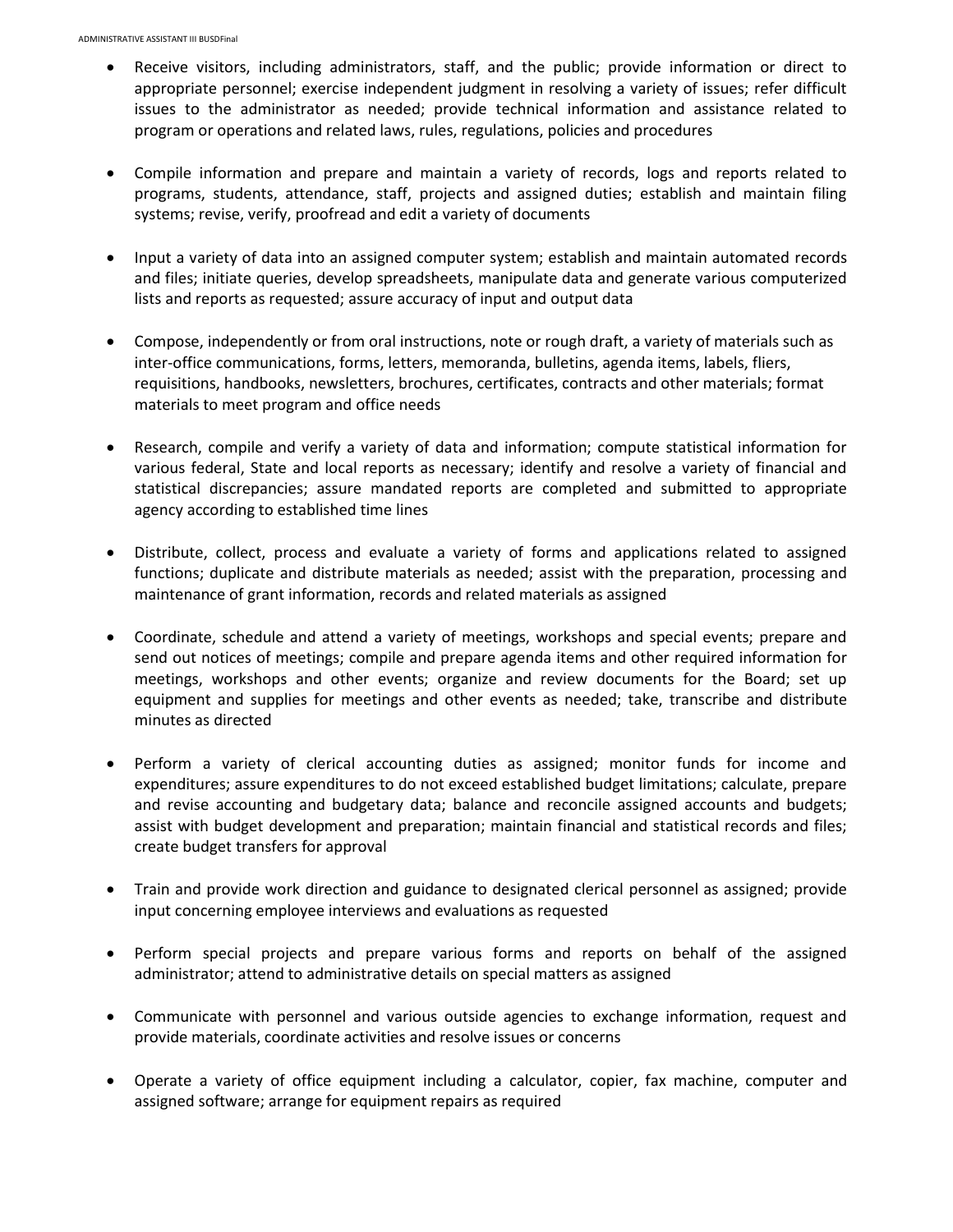- Receive, open, sort, screen and distribute incoming mail; receive and respond to e-mails; compose replies independently or from oral direction; prepare and distribute informational packets and bulk mailings
- Maintain appointment and activity schedules and calendars; coordinate travel arrangements and hotel reservations as necessary; process reimbursement claims; reserve facilities and equipment for meetings and other events as needed
- Monitor inventory levels of office and designated supplies; order, receive and maintain appropriate levels of inventory as required; prepare, process and code purchase orders and invoices as assigned; arrange for billings and payments as directed
- Receive and process invoices according to established procedures; verify work completed or materials received; obtain management approval for payment

### OTHER DUTIES:

Perform related duties as assigned

### **KNOWLEDGE AND ABILITIES:**

KNOWLEDGE OF: Organizational operations, policies and objectives Policies and objectives of assigned programs and activities Applicable laws, codes, regulations, policies and procedures Record-keeping and filing techniques Business letter and report writing, editing and proofreading Telephone techniques and etiquette Methods, procedures and terminology used in clerical accounting work Modern office practices, procedures and equipment Correct English usage, grammar, spelling, punctuation and vocabulary Interpersonal skills using tact, patience and professionalism Operation of a computer and assigned software Oral and written communication skills Record retrieval and storage systems Basic public relations techniques Mathematic calculations ABILITY TO:

Perform a variety of complex secretarial and administrative assistant duties to relieve the administrator of administrative and clerical detail

Plan, coordinate and organize office activities and coordinate flow of communications and information for the administrator

Assure smooth and efficient office operations

Interpret, apply and explain laws, codes, rules, regulations, policies and procedures

Compile and prepare comprehensive reports concerning a broad spectrum of subject matter

Compose effective correspondence independently

Perform a variety of clerical accounting duties in support of assigned department or program

Keyboard or input data at an acceptable rate of speed

Answer telephones and greet the public professionally